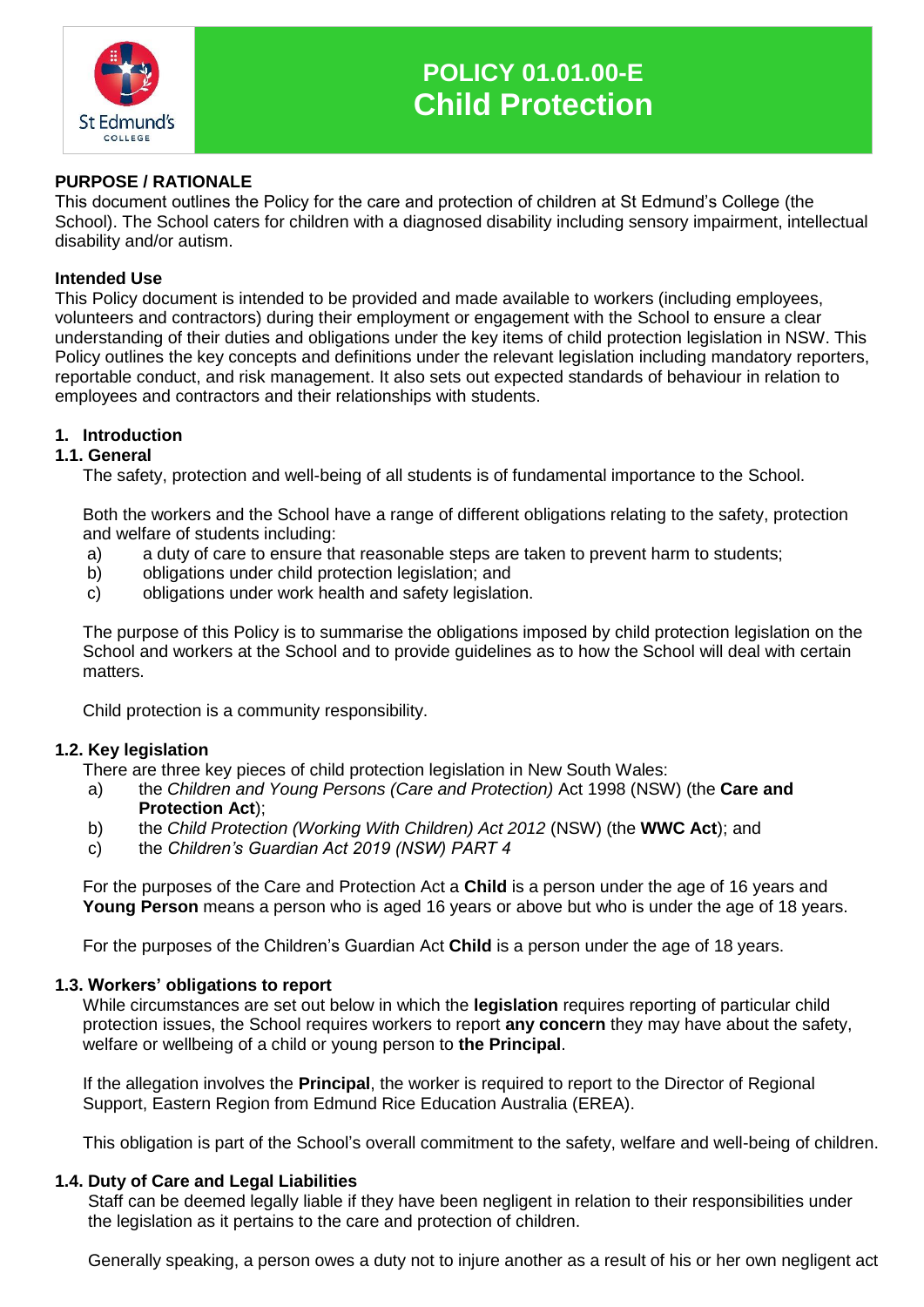or omission. The duty does not usually extend to the taking of steps to prevent injury where one has not caused or contributed to the risk giving rise to the injury.

There exists, however, special duty relationships between some members of our society which give rise to more onerous duties of care. The relationship between teacher and pupil is one of these.

The general law of negligence provides that a person may be negligent if:

- a) S/he owes a duty of care to the person injured, that is, the standard judged reasonable in all of the circumstances;
- a) S/he did not carry out that duty to the legal standard required;
- b) The person suffered damage as a result of the failure to observe the duty of care.

With regard to care and protection the following general principles apply:

- a) Staff must take reasonable care to ensure that their students are not harmed. They have a duty to protect their students against foreseeable risks of personal injury or harm;
- b) The standard of care is that of a reasonably prudent parent. The degree of care depends on such factors as the age of the students;
- c) There must be an efficient system of supervision in operation in the School.

Duty of care applies while the students are under the care of the School. This applies equally to school based activities and out of school activities. The same duty of care applies to employees who volunteer their services to the School.

Employees are required to follow good standards and approved practice. An example of good standards or approved practice would be compliance with the School's Code of Conduct and School Rules.

## **1.5. Other Policies**

There are a number of other School policies that relate to child protection which workers need to be aware of and

understand including (but not limited to):

- a) Policy 06.03.00-E Professional Code of Conduct which sets out information about the standards of behaviour expected of all employees, contractors and volunteers of the School;
- b) Policy 03.01.00-E Work Health and Safety which summarises the obligations imposed by work health and safety legislation on the School and workers; and
- c) Policy 02.13.00-E and Procedure 02.13.01-E Anti-Bullying which summarise workers' obligations in relation to unlawful discrimination, harassment and bullying.

## **PART A: The Care and Protection Act**

The Care and Protection Act provides for mandatory reporting of children at risk of significant harm.

NOTE: Any concern regarding the safety, welfare or wellbeing of a student must be reported to **the Principal**.

## **1 Who is a mandatory reporter?**

Under the Care and Protection Act persons who:

- a) in the course of their employment, deliver services including health care; welfare, education, children's services and residential services, to children; or
- b) hold a management position in an organisation, the duties of which include direct responsibility for, or direct supervision of, the provision of services including health care, welfare, education, children's services and residential services, to children, are mandatory reporters.

All teachers are mandatory reporters. Other School employees may also be mandatory reporters. If an employee is not sure whether they are a mandatory reporter they should speak to the Principal.

## **2 When must a report be made to Family and Community Services (FACS)? 2.1 What is the threshold?**

A mandatory reporter must, where they have reasonable grounds to suspect that a child (under 16 years of age) is at risk of significant harm, report to FACS as soon as practicable, the name, or a description, of the child and the grounds for suspecting that the child is at risk of significant harm.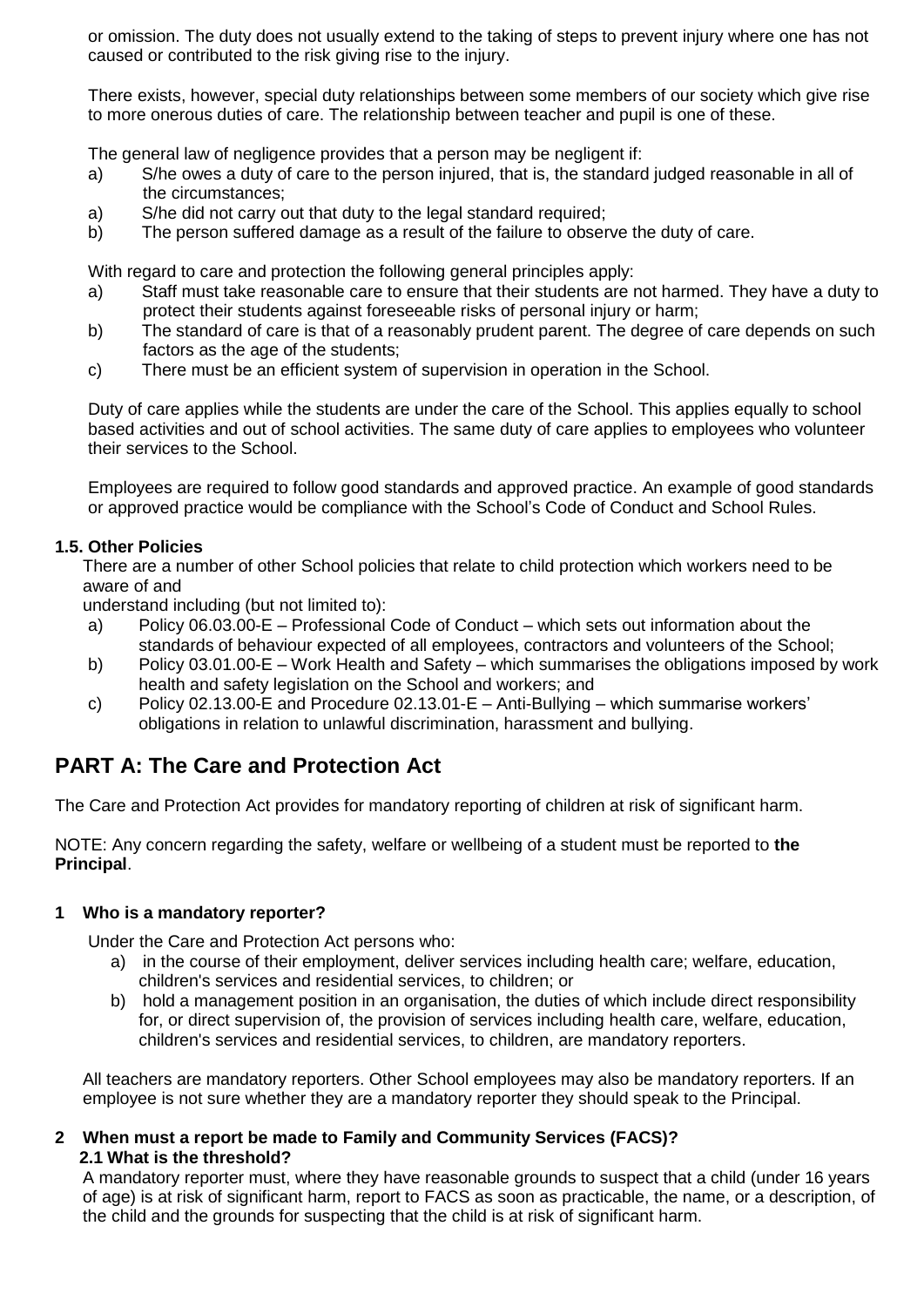In addition, while not mandatory, the School considers that a report should also be made to FACS where there are reasonable grounds to suspect a young person (16 or 17 years of age) is at risk of significant harm and there are current concerns about the safety, welfare and well-being of the young person.

## **2.2 Reasonable grounds**

'Reasonable grounds' refers to the need to have an objective basis for suspecting that a child or young person may be at risk of significant harm, based on:

- a) first hand observations of the child, young person or family;
- b) what the child, young person, parent or another person has disclosed;
- c) what can reasonably be inferred based on professional training and/or experience.

'Reasonable grounds' does not mean that that the reporter is required to confirm his/her suspicions or have clear proof before making a report.

#### **2.3 Significant harm**

A child or young person is 'at risk of significant harm' if current concerns exist for the safety, welfare or well-being of the child or young person because of the presence, to a significant extent, of any one or more of the following circumstances:

- a) the child's or young person's basic physical or psychological needs are not being met or are at risk of not being met;
- b) the parents or other caregivers have not arranged and are unable or unwilling to arrange for the child or young person to receive necessary medical care;
- c) in the case of a child or young person who is required to attend school in accordance with the Education Act 1990 —the parents or other caregivers have not arranged and are unable or unwilling to arrange for the child or young person to receive an education in accordance with that Act;
- d) the child or young person has been, or is at risk of being, physically or sexually abused or illtreated;
- e) the child or young person is living in a household where there have been incidents of domestic violence and, as a consequence, the child or young person is at risk of serious physical or psychological harm;
- f) a parent or other caregiver has behaved in such a way towards the child or young person that the child or young person has suffered or is at risk of suffering serious psychological harm;
- g) the child was the subject of a pre-natal report under section 25 of the Care and Protection Act and the birth mother of the child did not engage successfully with support services to eliminate, or minimise to the lowest level reasonably practical, the risk factors that gave rise to the report.

## **2.4 Other relevant definitions**

## **Policy definition of significant harm**

A child or young person is at risk of significant harm if the circumstances that are causing concern for the safety, welfare or well-being of the child or young person are present to a significant extent.

What is meant by 'significant' in the phrase 'to a significant extent' is that which is sufficiently serious to warrant a response by a statutory authority irrespective of a family's consent.

What is significant is not minor or trivial and may reasonably be expected to produce a substantial and demonstrably adverse impact on the child or young person's safety, welfare or well-being.

In the case of an unborn child, what is significant is not minor or trivial, and may reasonably be expected to produce a substantial and demonstrably adverse impact on the child after the child's birth.

The significance can result from a single act or omission or an accumulation of these.

#### **Child abuse and neglect**

There are different forms of child abuse. These are: neglect, sexual, physical and emotional abuse.

Neglect is the continued failure by a parent or caregiver to provide a child with the basic things needed for his or her proper growth and development, such as food, clothing, shelter, medical and dental care and adequate supervision.

Physical abuse is a non-accidental injury or pattern of injuries to a child caused by a parent, caregiver or any other person. It includes but is not limited to injuries which are caused by excessive discipline, severe beatings or shakings, cigarette burns, attempted strangulation and female genital mutilation.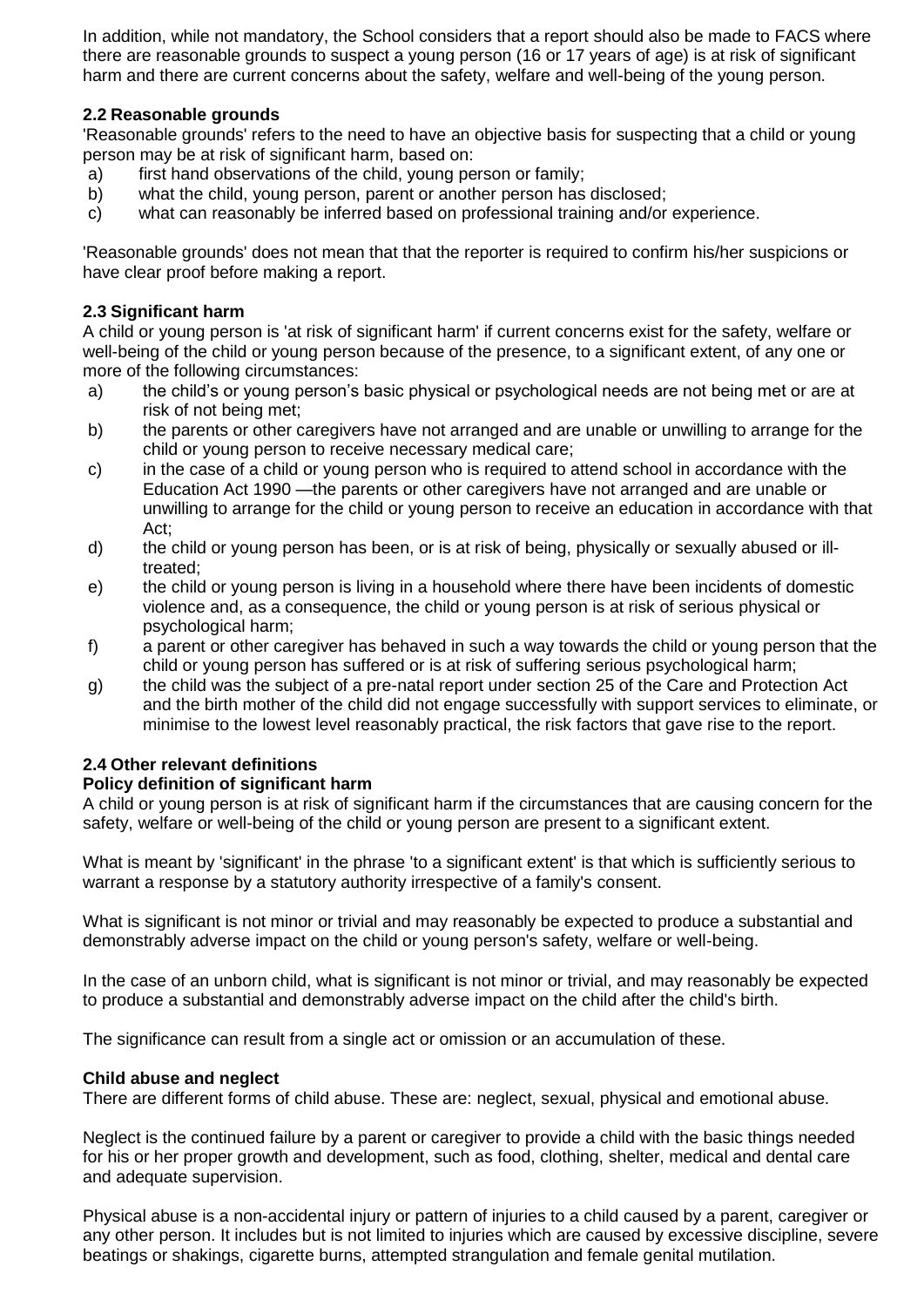Injuries include but is not limited to bruising, lacerations or welts, burns, fractures or dislocation of joints.

Hitting a child around the head or neck and/or using a stick, belt or other object to discipline or punish a child (in a non-trivial way) is a crime.

Serious psychological harm can occur where the behaviour of the parent or caregiver damages the confidence and self-esteem of a child or young person, resulting in serious emotional deprivation or trauma.

Although it is possible for 'one-off' incidents to cause serious harm, in general it is the frequency, persistence and duration of the parental or carer behaviour that is instrumental in defining the consequences for a child.

This can include a range of behaviours such as excessive criticism, withholding affection, exposure to domestic violence, intimidation or threatening behaviour.

Sexual abuse is when someone involves a child or young person in a sexual activity by using their power over them or taking advantage of their trust. Often children are bribed or threatened physically and psychologically to make them participate in the activity. Child sexual abuse is a crime.

Child wellbeing concerns are safety, welfare or wellbeing concerns for a child or young person that do not meet the mandatory reporting threshold, with risk of significant harm.

#### **3 What should an employee do if they consider that a mandatory report is required?** Reporting by the School about these matters to FACS and, where necessary, the police, is generally undertaken by **the Principal.** This is supported by FACS in accordance with best practice principles and is the expectation of the School.

If an employee has a concern that a child or young person is at risk of significant harm the employee should contact **the Principal** as soon as possible to discuss whether the case reaches the threshold of 'risk of significant harm' and the steps required to report the matter.

However, if there is an immediate danger to the child or young person and the Principal or next most senior member of staff is not contactable the employee should speak to the Police and/or the Child Protection Helpline directly and then advise the Principal or next most senior member of staff at the School as soon as possible.

The employee is not required to, and must not, undertake any investigation of the matter themselves.

The employee is not to inform the parents or caregivers that a report to FACS has be made.

The employee is required to deal with the matter confidentially and only disclose it to the persons referred to above or as required to comply with your mandatory reporting obligations. Failure to maintain confidentiality will not only be a breach of this policy but could expose the employee to potential civil proceedings for defamation.

## **4 What should an employee do if they have a concern that is below the mandatory reporting threshold?**

While the Care and Protection Act outlines a mandatory reporter's obligation to report to FACS, as an employee of the School, any concern regarding the safety, welfare and wellbeing of a student must be reported to the Principal.

The employee is required to deal with all reports regarding the safety, welfare or wellbeing of a student confidentially and only disclose it to the Principal and any other person the Principal nominates. Failure to do so will be a breach of this policy.

# **PART B: The Children's Guardian Act**

**1 Responsibilities**

## **1.1 General**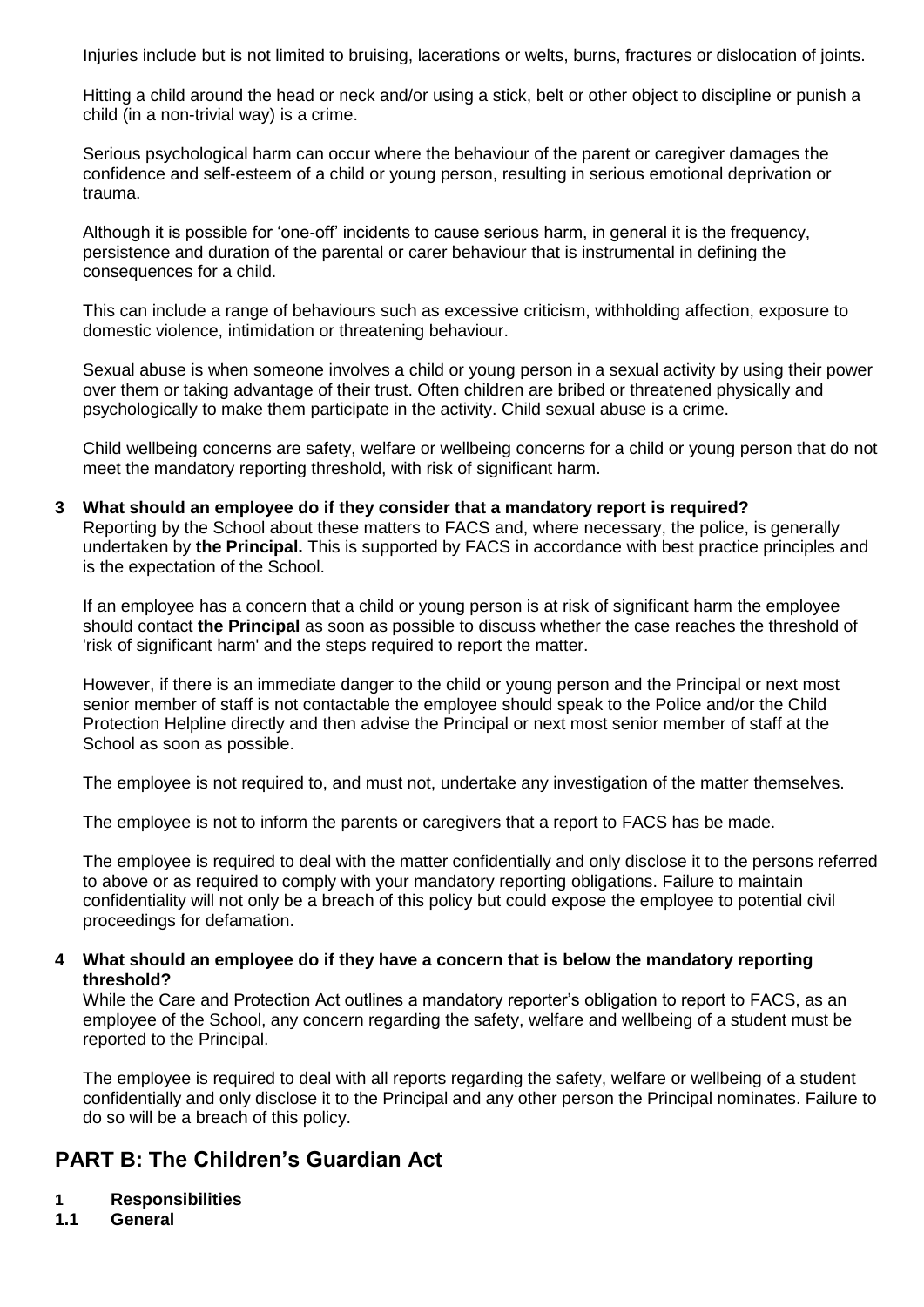The Children's Guardian Act Part 4 requires the heads of certain agencies, including non-government School in New South Wales, to notify the Children's Guardian of all allegations of reportable conduct by an 'employee' and the outcome of the School's investigation of these allegations.

An 'employee' includes employees, contractors, volunteers, work experience participants, clergy, ministers of religion and instructors of religion who provide pastoral or liturgical services. In this part where there is a reference to an employee it includes all of these persons.

## **1.2 The Children's Guardian**

The Children's Guardian:

- a) must keep under scrutiny the systems for preventing reportable conduct by employees of non-government schools and the handling of, or response to, reportable allegations (including allegations which are exempt from notification) or convictions;
- b) must receive and assess notifications from non-government schools concerning reportable allegations or reportable convictions;
- c) is required to oversee or monitor the conduct of investigations by non-government schools into allegations of reportable allegations or is required to oversee or monitor the conduct of investigations by non-government schools into allegations of reportable allegations or reportable convictions;
- d) must determine whether an investigation that has been monitored has been conducted properly, and whether appropriate action has been taken as a result of the investigation;
- e) may directly investigate an allegation of reportable allegations or reportable conviction against an employee of a non-government school, or the handling of or response to such a matter (e.g. arising out of complaints by the person who is the subject of an allegation); and
- f) may undertake 'own motion' investigations of non-government schools where the Children's Guardian considers it appropriate to do so, including where there is evidence of systemic failure or serious conflicts of interest.

## **1.3 Head of Responsible Entity (HRE)**

The HRE is the Principal of the School (the Principal). Under the Children's Guardian Act 2019 the Principal must:

- a) set up systems within their organisation to ensure that they are advised of any allegations of reportable conduct against employees;
- b) notify the Children's Guardian (using the 7-Day Notification Form) as soon as possible and no later than seven days after being made aware of an allegation;
- c) notify the Children's Guardian whether or not the School plans to take disciplinary or other action in relation to an employee who is the subject of a reportable allegation or conviction, and the reasons for taking or not taking such action as soon as practicable; and
- d) provide the Children's Guardian with documentary and other information as the Children's Guardian may from time to time request to assist in the Children's Guardian monitoring of an investigation.

## **1.4 Obligations to report**

Employees must report any concerns they may have about any other employee engaging in reportable conduct, or any allegation of reportable conduct that has been made to them, to the Principal, including information about themselves. If the employee is not sure whether the conduct is reportable conduct, but considers that it is inappropriate behaviour, the employee must report it.

The employee must also report to the Principal if they become aware that another employee has been charged with, or been convicted of, an offence (including a finding of guilt without the court proceeding to a conviction) involving reportable conduct. This includes information relating to the employee making the report.

If the allegation involves the Principal, the allegation should be reported to the Director of Regional Support, Eastern Region, EREA.

## **1.5 Contact for parents**

The Principal is the contact point for parents wishing to report an allegation of reportable conduct against an employee.

## **2 What is reportable conduct?**

**2.1 Definition of reportable conduct**

Reportable conduct is defined as: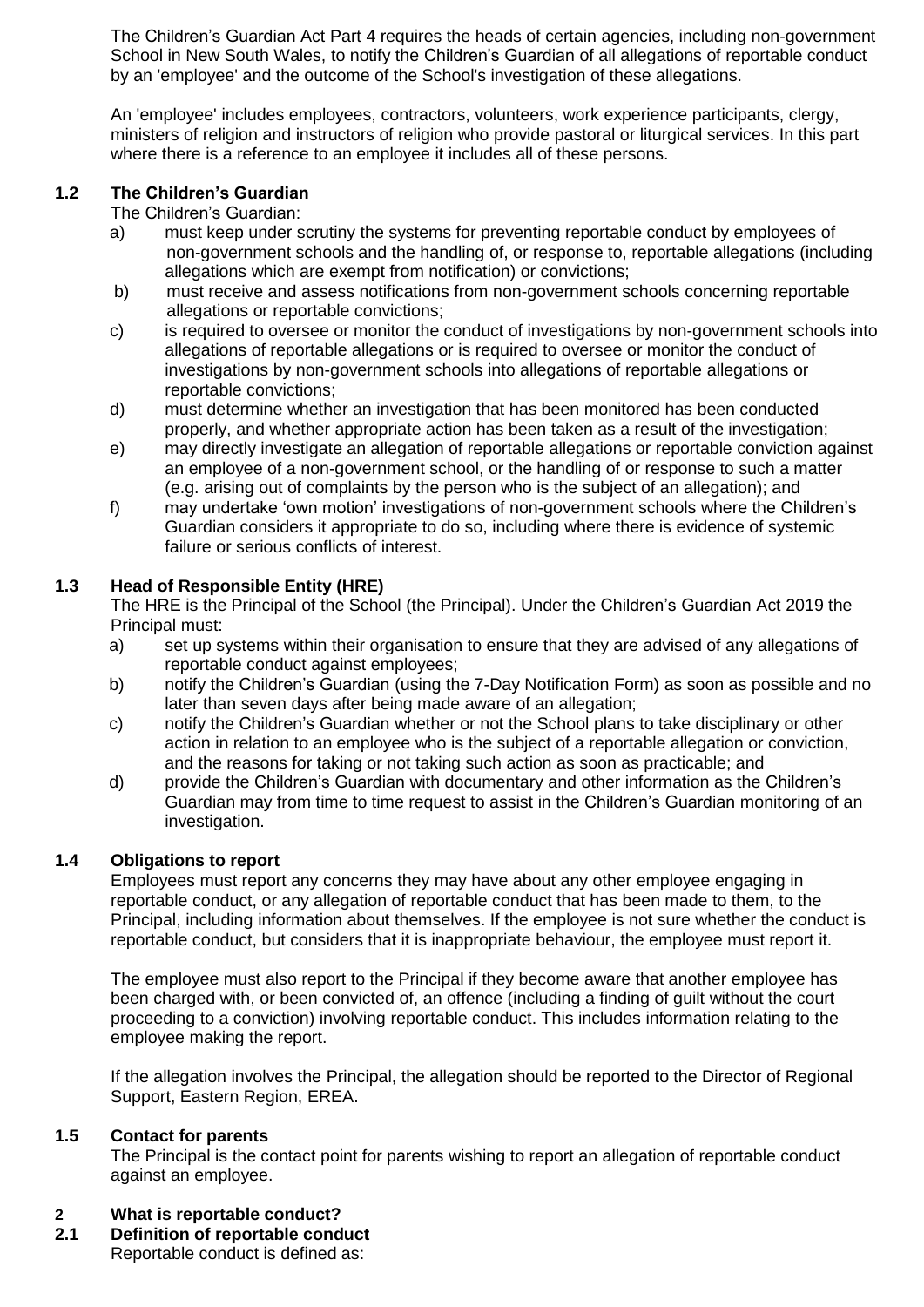- a) any sexual offence or sexual misconduct committed against, with or in the presence of a child (including a child pornography offence or an offence involving child abuse material);
- b) any assault, ill-treatment or neglect of a child; and
- c) any behaviour that causes psychological harm to a child with or without the consent of the child.

Reportable conduct does not extend to:

- a) conduct that is reasonable for the purposes of the discipline, management or care of children, having regard to the age, maturity, health or other characteristics of the children and to any relevant codes of conduct or professional standards; or
- b) the use of physical force that, in all the circumstances, is trivial or negligible, but only if the matter is to be investigated and the result of the investigation recorded under workplace employment procedures; or
- c) conduct of a class or kind exempted from being reportable conduct by the Children's Guardian.

## **2.2 Other relevant definitions**

Set out below are definitions of the various terms referred to above in relation to reportable conduct.

Behaviour that causes **psychological harm** to a child is behaviour that is obviously or very clearly unreasonable and results in significant harm or trauma to a child. There needs to be a proven causal link between the inappropriate behaviour and the harm, and the harm must be more than transient.

**Ill-treatment** captures those circumstances where a person treats a child in an unreasonable and seriously inappropriate, improper, inhumane or cruel manner. The focus is on the alleged conduct rather than the actual effect of the conduct on the child.

Ill-treatment can include disciplining or correcting a child in an obviously unreasonable and seriously inappropriate manner; making excessive and/or degrading demands on a child; hostile use of force towards a child; and/or pattern of hostile or unreasonable and seriously inappropriate, degrading comments or behaviour towards a child.

**Neglect** includes either an action or inaction by a person who has care responsibility towards a child. The nature of the employee's responsibilities provides the context against which the conduct needs to be assessed.

- 1. Supervisory neglect:
	- An intentional or reckless failure to adequately supervise a child that results in the death of, or significant harm to, a child, or
	- An intentional or reckless failure to adequately supervise a child or a significantly careless act or failure to act, that:
		- Involves a gross breach of professional standards, and
		- Has the potential to result in the death or significant harm to a child.
- 2. Carer neglect:
	- Grossly inadequate care that involves depriving a child of the basic necessities of life: such as the provision of food and drink, clothing, critical medical care or treatment, or shelter.
- 3. Failure to protect from abuse:
	- An obviously or very clearly unreasonable failure to respond to information strongly indicating actual or potential serious abuse of a child.
- 4. Reckless act (or failure to act):
	- A reckless act, or failure to act, that:
		- Involves a gross breach of professional standards, and
		- Has the potential to result in the death of, or significant harm to, a child.

**Physical Assault** is any act by which a person intentionally inflicts unjustified use of physical force against another. An assault can also occur if a person causes another person to reasonably apprehend that unjustified force is going to be used against them. Even if a person who inflicts physical harm or causes another person to reasonably apprehend physical harm, does not actually intend to inflict the harm or cause fear, they may still have committed an assault if they acted 'recklessly'.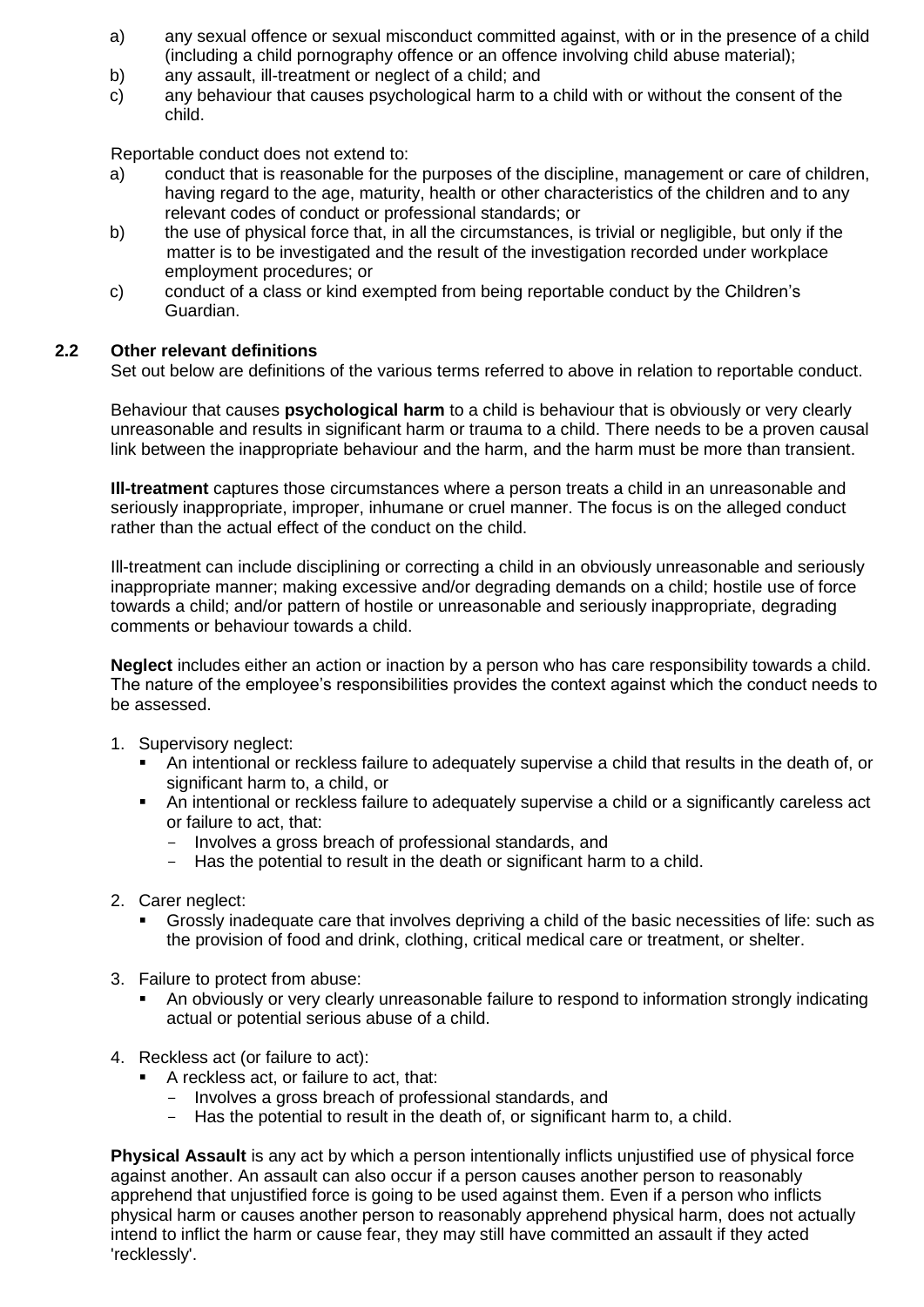'Recklessness' in this context relates to circumstances when the person ought to have known that their actions would cause a person physical harm or cause them to fear injury.

Assaults can include hitting, pushing, shoving, throwing objects or making threats to physically harm a child.

**PSOA** 'person subject to the allegation'.

**Reportable conviction** means a conviction (including a finding of guilt without the court proceeding to a conviction), in NSW or elsewhere, of an offence involving reportable conduct.

**Sexual Misconduct** has two categories which include:

- (1) crossing professional boundaries; and
- (2) sexually explicit comments and other overtly sexual behaviour.

The alleged conduct must have been committed against, with, or in the presence of a child.

## **Crossing professional boundaries**

Sexual misconduct includes behaviour that can reasonably be construed as involving an inappropriate and overly personal or intimate:

- relationship with;
- conduct towards; or
- focus on;

a child or young person, or a group of children or young persons.

Codes of conduct that outline the nature of the professional boundaries which should exist between employees and children/young people can be particularly useful. For employees who either intentionally breach such codes or have demonstrated an inability to apply them appropriately, it may be necessary to provide more detailed written advice about what constitutes appropriate behaviour.

## **Sexually explicit comments and other overtly sexual behaviour**

Behaviour involving sexually explicit comments and other overtly sexual behaviour can constitute sexual misconduct. Some forms of this behaviour also involve crossing professional boundaries. This conduct may include:

- a) inappropriate conversations of a sexual nature;
- b) comments that express a desire to act in a sexual manner;
- c) unwarranted and inappropriate touching;
- d) sexual exhibitionism;
- e) personal correspondence (including electronic communications such as e-mails and text messages) with a child or young person in relation to the adult's sexual feelings for a child or young person;
- f) exposure of children and young persons to sexual behaviour of others including display of pornography;
- g) watching children undress for example, in change rooms or toilets when supervision is not required or justified.

**Sexual Offences** encompasses all criminal offences involving a sexual element that are 'committed against, with or in the presence of a child'.

These offences include (but are not limited to):

- (a) indecent assault;
- (b) sexual assault;
- (c) aggravated sexual assault;
- (d) sexual intercourse and attempted sexual intercourse;
- (e) sexual touching;
- (f) possession / dissemination / production of child pornography or child abuse material;
- (g) using children to produce pornography;
- (h) grooming or procuring children under the age of 16 years for unlawful sexual activity;
- (i) deemed non-consensual sexual activity on the basis of special care relationships;
- (j) exposing a child to indecent material;
- (k) providing a child with an intoxicating substance;
- (l) intentionally sexually touching a child or young person in special care;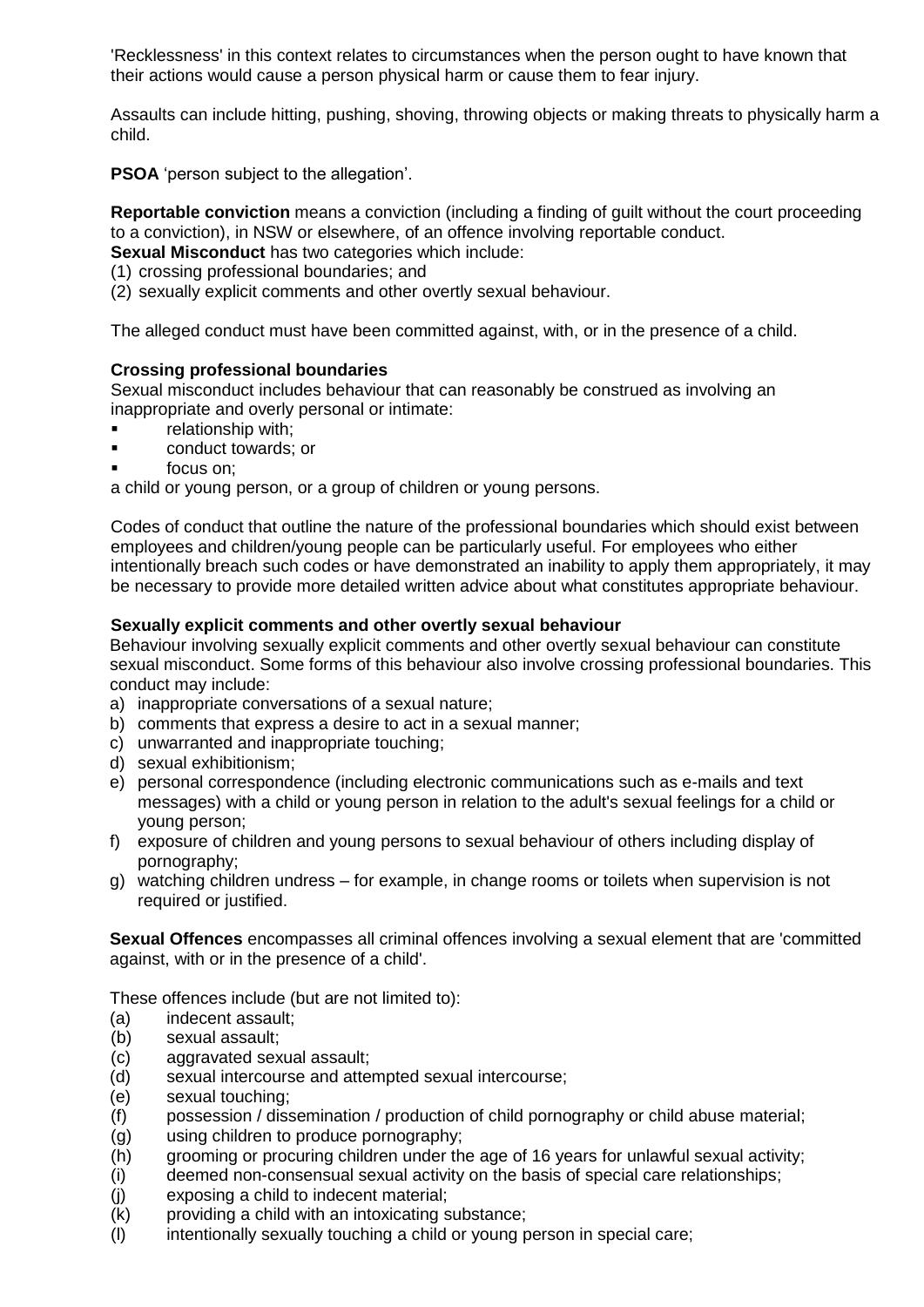- (m) inciting a child or young person in special care to touch the carer/teacher/staff member or another person;
- (n) concealing child abuse.

## **Sexual Touching –** young person between 16 and 18 under special care

- A child is under a person's "special care" if the person is a member of the teaching staff of the school (a teacher, principal or deputy principal or any other person employed at the school who has students at the school under their care or authority) at which the victim is a student. A child is also under a person's "special care" if the person has an established personal relationship with the victim in connection with the provision of religious, sporting, musical or other instruction to the victim.
- Sexual Touching means a person touching another person with any part of the body or with anything else or through anything, including anything being worn by the person doing the touching or by the person being touched, in circumstances where a reasonable person would consider the touching to be sexual.
- If a person intentionally sexually touches / incites a young person to touch them or another person, and the young person is under that person's "special care", they will be guilty of an offence punishable by two or four years' imprisonment (depending on the age of the young person).

## **Concealing Child Abuse**

- An adult who knows, believes, or reasonably ought to know that a child abuse offence has been committed against another person, and
	- o who knows, believes or reasonably ought to know that he or she has information that might be of material assistance in securing the apprehension of the offender or the prosecution or conviction of the offender, and
	- o fails without reasonable excuse to bring that information to the attention of the NSW Police as soon as practicable,

will be guilty of an offence punishable by two years' imprisonment.

- Concealing serious indictable offences imposes a positive reporting obligation on school teachers, including a principal of a school, a member of the clergy or any church or religious denomination, and other professions, to report known, or believed, acts of serious indictable offences – which includes forms of child abuse.
- The provision provides a non-exhaustive list of "reasonable excuses", outlining the circumstances in which the offence does not apply, including where a person:
	- o believes, on reasonable grounds the Police already know the information,
	- o has made a mandatory report under mandatory reporting laws or believes on reasonable grounds that another person has done so.
- This offence applies to all adults, not just mandatory reporters, and as such it is critical that organisations provide training to all adults in their organisation, or reporting to external authorities and their obligations under this offence.

**Grooming** refers to patterns of behaviour or conduct aimed at engaging with an alleged victim for sexual activity.

Types of grooming behaviours may include:

- Persuading child/ren that there is a 'special' relationship;
- Inappropriate gift giving;
- **Providing financial or other material benefit;**
- Special favours / breaking rules;
- Inappropriate amounts of time;
- Secret relationship, tactics to keep relationship secret;
- Testing boundaries (touching, physical contact, undressing in front of child, talking about sex);
- **Extending relationship outside of work;**
- Personal communication about personal or intimate feelings.

Definitions of 'grooming', within child protection legislation, are complex. Under the *Crimes Act*, grooming or procuring a child under the age of 16 years for unlawful sexual activity is classed as a **sexual offence**. The *Crimes Act* (s73) also extends the age of consent to 18 years when a child is in a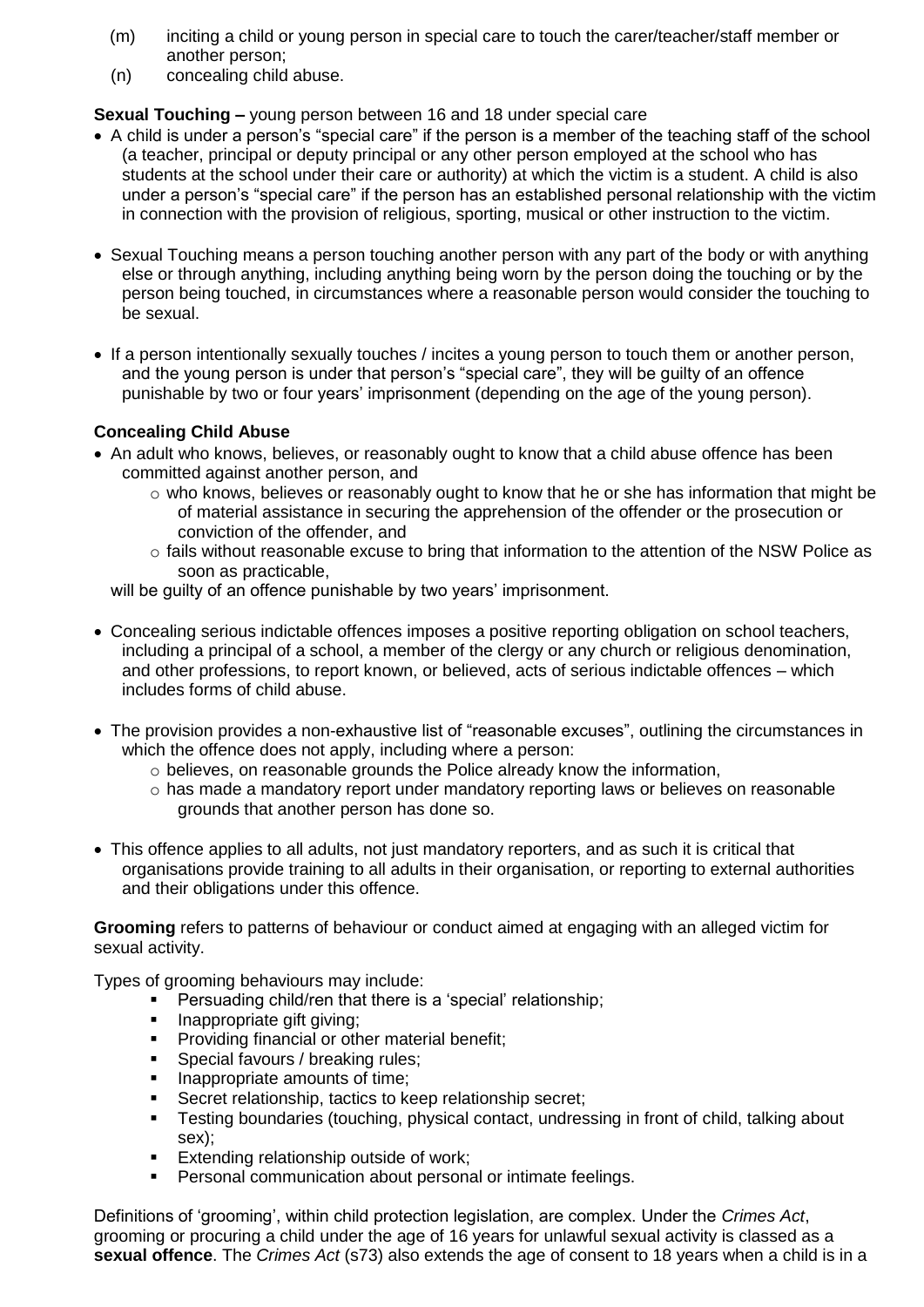'special care' relationship. Under Schedule 1(2) of the *Child Protection (WWC) Act,* grooming is recognised as a form of **sexual misconduct**. The *Children's Guardian Act, 2019* and this Child Protection Policy reflect all of these definitions within the context of the Reportable Conduct Scheme.

# **3 What happens when an allegation of reportable conduct is made?**

## **3.1 Initial steps**

- Once an allegation of reportable conduct against an employee is received, the Principal is required to: (a) Determine on face value whether it is an allegation of reportable conduct;
- (b) Assess whether FACS or the Police need to be notified (i.e. if reasonable grounds to suspect that a child is at risk of significant harm or a potential criminal offence). If they have been notified, seek clearance from these statutory agencies prior to the School proceeding with the Reportable Conduct investigation;
- (c) Notify the child's parents (unless to do so would be likely to compromise the investigation or any investigation by FACS or the Police);
- (d) Notify the Children's Guardian within seven days of receiving the allegation;
- (e) Carry out a risk assessment and take action to reduce/remove risk, where appropriate; and
- (f) Investigate the allegation or appoint someone to investigate the allegation.

## **3.2 Investigation principles**

The School will:

- (a) Be mindful of the principles of procedural fairness;
- (b) Inform the PSOA of the substance of any allegations made against them and provide them with a reasonable opportunity to respond to the allegations;
- (c) Make reasonable enquiries or investigations before making a decision;
- (d) Avoid conflicts of interest;
- (e) Conduct the investigation without unjustifiable delay;
- (f) Handle the matter as confidentially as possible; and
- (g) Provide appropriate support for all parties including the child/ren, witnesses and the PSOA.

## **3.3 Investigation steps**

In an investigation the Principal or appointed investigator will generally:

- (a) Interview relevant witnesses and gather relevant documentation;
- (b) Provide a letter of allegation to the PSOA;
- (c) Interview the PSOA;
- (d) Consider relevant evidence and make a preliminary finding in accordance with the NSW Children's Guardian guidelines;
- (e) Inform the PSOA of the preliminary finding and provide them with an opportunity to respond;
- (f) Consider any response provided by the PSOA;
- (g) Make a final finding in accordance with the NSW Children's Guardian Guidelines;
- (h) Decide on the disciplinary action, if any, to be taken against the PSOA;
- (i) Apply the NSW Office of the Children's Guardian (OCG) Guidelines and decide if the matter is reportable to the OCG; and
- (j) Send the final report to the OCG (where required).

The steps outlined above may need to be varied on occasion to meet particular circumstances. For example it may be necessary to take different steps where the matter is also being investigated by FACS or the NSW Police.

A PSOA may have an appropriate support person with them during the interview process. Such a person is there for support only and as a witness to the proceedings and not as an advocate or to take an active role.

## **4 Risk management**

Risk management means identifying the potential for an incident or accident to occur and taking steps to reduce the likelihood or severity of its occurrence.

The Principal is responsible for risk management throughout the investigation and will assess risk at the beginning of the investigation, during and at the end of the investigation.

## **4.1 Initial risk assessment**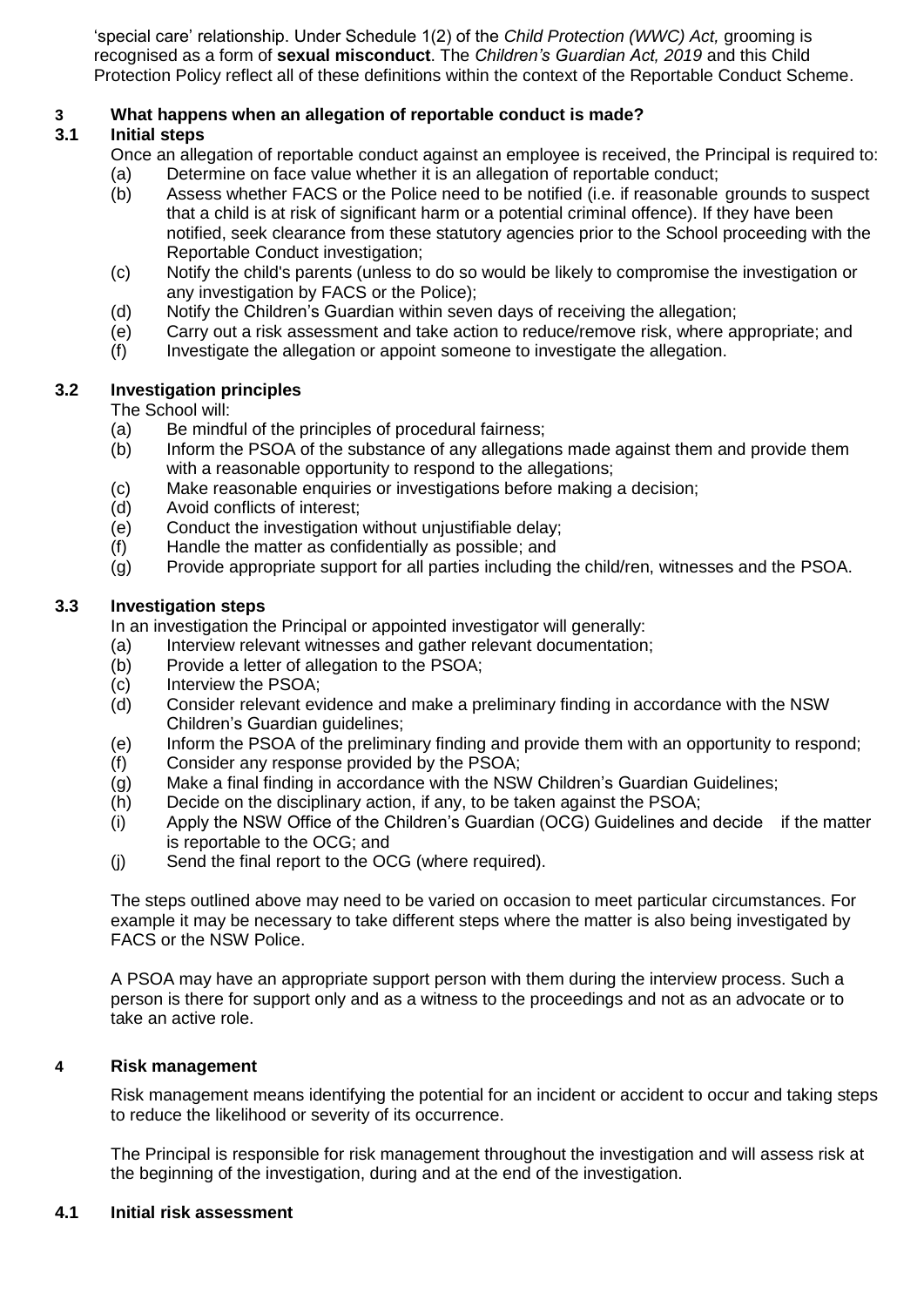One of the first steps following an allegation of reportable conduct against an employee is for the Principal to conduct a risk assessment. The purpose of this initial risk assessment is to identify and minimise the risks to:

- (a) The child(ren) who are the subject of the allegation;
- (b) Other children with whom the employee may have contact;
- (c) The PSOA;
- (d) The School, and
- (e) The proper investigation of the allegation.

The factors which will be considered during the risk assessment include:

- (a) The nature and seriousness of the allegations;
- (b) The vulnerability of the child(ren) the PSOA has contact with at work;
- (c) The nature of the position occupied by the PSOA;
- (d) The level of supervision of the PSOA; and
- (e) The disciplinary history or safety of the PSOA and possible risks to the investigation.

The Principal will take appropriate action to minimise risks. This may include the PSOA being temporarily relieved of some duties, being required not to have contact with certain students, or being suspended from duty. When taking action to address any risks identified, the School will take into consideration both the needs of the child(ren) and the PSOA.

Please Note: A decision to take action on the basis of a risk assessment is not indicative of the findings of the matter. Until the investigation is completed and a finding is made, any action, such as an employee being suspended, is not to be considered to be an indication that the alleged conduct by the employee did occur.

#### **4.2 Ongoing Risk Management**

The Principal will continually monitor risk during the investigation including in the light of any new relevant information that emerges.

#### **4.3 Risk Management at the Conclusion of the Investigation**

At the completion of the investigation, a finding will be made in relation to the allegation and a decision made by the Principal regarding what action, if any, is required in relation to the PSOA, the child(ren) involved and any other parties.

## **5. What information will be provided to the PSOA?**

The PSOA will be advised:

- (a) That an allegation has been made against them (at the appropriate time in the investigation);
- (b) Of the substance of the allegation, or of any preliminary finding and the final finding.

The PSOA does not automatically have the right to:

- (a) Know or have confirmed the identity of the person who made the allegation; or
- (b) Be shown the content of the Children's Guardian notification form or other investigation material that reveals all information provided by other employees or witnesses.

The WWC Act enables a person who has a finding referred to the OCG under the Act to request access to the records held by the School in relation to the finding of misconduct involving children (see Part C section 3).

#### **6. Disciplinary Action**

As a result of the allegations, investigation or final findings, the School may take disciplinary action against the PSOA (including termination of employment).

In relation to any disciplinary action the School will:

- (a) Give the PSOA details of the proposed disciplinary action; and
- (b) Give the PSOA a reasonable opportunity to respond before a final decision is made.

## **7. Confidentiality**

It is important when dealing with allegations of reportable conduct that the matter be dealt with as confidentially as possible.

The School requires that all parties maintain confidentiality during the investigation including in relation to the handling and storing of documents and records.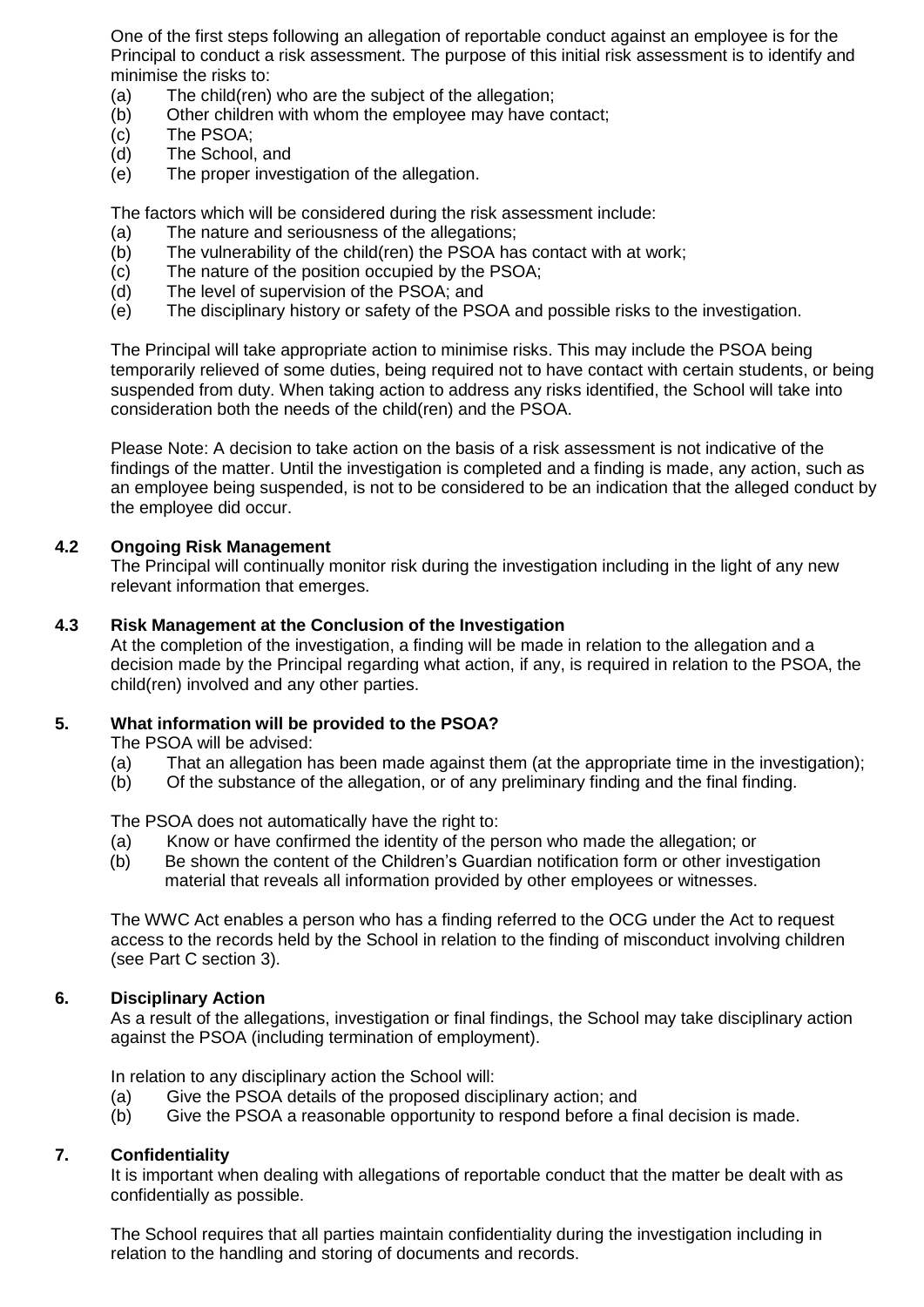Records about allegations of reportable conduct against employees will be kept [in a secure area] and will be accessible by [the Principal or with the Principal's express authority].

No employee may comment to the media about an allegation of reportable conduct unless expressly authorised by the Principal to do so.

If an employee becomes aware of a breach of confidentiality in relation to a reportable conduct allegation they must advise the Principal.

## **PART C: WWC Act**

## **1 General**

The OCG is responsible for employment screening for child related employment. A WWCC is a prerequisite for anyone in child-related work. It involves a national criminal history check and review of reported workplace misconduct findings. The result of a WWCC is either a clearance to work with children for five years, or a bar against working with children. Cleared applicants are subject to ongoing monitoring by the OCG, and any relevant new records which appear against a cleared applicant's name may lead to the WWCC being revoked.

It is the responsibility of the child-related worker to ensure that when they are eligible to apply for a WWCC or when their WWCC is up for renewal that they do so.

## **2 Responsibilities**

The object of the WWC Act is to protect children:

- (a) By not permitting certain persons to engage in child-related work; and
- (b) By requiring persons engaged in child-related work to have WWCC clearances.

Schools are required to:

- (a) Verify online and record the status of each child-related worker's WWCC;
- (b) Only employ<sup>i</sup> or engage child-related workers or eligible volunteers who have a valid WWCC; and
- (c) Report findings of misconduct involving children made against child-related workers or volunteers.

Child-related workers and eligible volunteers are required to:

- (a) Hold and maintain a valid WWCC;
- (b) Not engage in child-related work at any time that they are subjected to an interim bar or a bar; and
- (c) Report to the Principal if they are no longer eligible for a WWCC, the status of their Check changes or are notified by the OCG that they are subjected to a risk assessment.

All volunteers are required to:

- (a) To be aware and follow the expectations of conduct expressed in the School Professional Code of Conduct; and
- (b) Read and abide by the Information Handbook for Volunteers, Casuals and Visitors.

## **3 Relevant Definitions**

## **3.1 Bars**

Final bar – This bar is applied based on a decision made by the OCG, following a risk assessment. This person is barred against working with children.

Interim bar – An interim bar is issued to high risk individuals to prevent them from continuing to work with children while a risk assessment is conducted. An interim bar may be applied for up to twelve (12) months. If an interim bar remains in place for six (6) months or longer, it may be appealed against through the Administrative Decisions Tribunal.

Not everyone who is subject to a risk assessment will receive an interim bar; only those representing a serious and immediate risk to children.

Interim bars are issued only for risks considered likely to result in a final bar.

#### **3.2 Child-related work**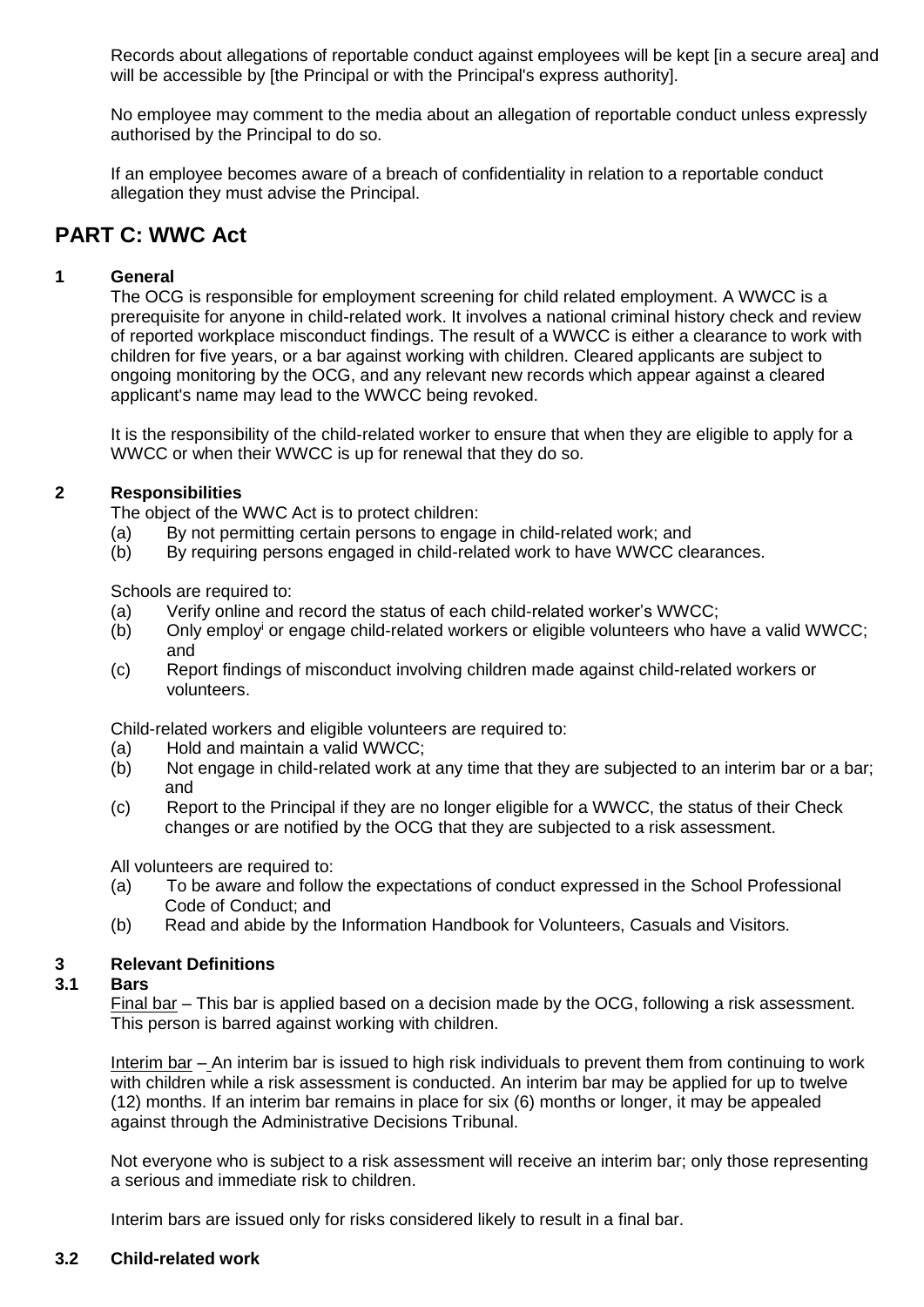Child-related work includes, but not limited to work in the following sectors<sup>ii</sup>:

- (a) Early education and child care including education and care service, child care centres and other child care;
- (b) Education schools and other educational institutions and private coaching or tuition of children;
- (c) Religious services;
- (d) Residential services including boarding schools, homestays more than three weeks, residential services and overnight camps;
- (e) Transport services for children including school bus services, taxi services for children with disability and supervision of school road crossings; or
- (f) Contact with children is a usual part of and more than incidental to the work.

## **3.3 Child-related worker**

A person who has physical contact or face to face contact with children in work outlined above in 3.2, including schools. This may include an employee, contractor or subcontractor, volunteer, person undertaking practical training as part of an educational or vocational course (not school student work experience), minister, priest, rabbi, mufti or other religious leader or spiritual officer or other member of a religious organisation.

A child-related worker may commence work once they have completed the Check application process. An application is completed when the online application form is complete and the worker's identity has been proven at the NSW motor registry or Council Agency and the fee has been paid (if in paid work).

Any person unclear whether their role is child-related should speak with the Principal.

## **3.4 Disqualified person**

A disqualified person is a person who has been convicted of, or against whom proceedings have been commenced for, a disqualifying offence outlined in Schedule 2 of WWC Act.iii

A disqualified person is a person who has a bar preventing them from working with children in childrelated work.

It is an offence for an employer to knowingly engage a child-related work when they do not hold a WWCC or who has a bar or an interim bar.

It is an offence for an employee to engage in child-related worker when they do not hold a WWCC or have a bar or an interim bar.

## **3.5 Findings of misconduct involving children**

The School will report to the OCG when a finding has been made that the person (an employee of the School) subject to the finding engaged in:

- (a) Sexual misconduct committed against, with or in the presence of a child, including grooming of a child; or
- (b) Any serious physical assault of a child.<sup>iv</sup>

The School will advise the person that the OCG has been notified of a finding of misconduct involving children.

The WWC Act enables a person who has a finding referred to the OCG under the Act to request access to the records held by the School in relation to the finding of misconduct involving children.

## **3.6 Reporting body**

Independent schools that are members of the AISNSW are defined as a reporting body by the WWC Act. Section 35 of the WWC Act requires this School to notify the OCG findings of misconduct involving children made against a child-related worker. The School may also be obliged to report, amend or provide additional information to the OCG as outlined in the WWC Act.

## **3.7 Risk assessment**

Risk assessment is an evaluation of an individual's suitability for child-related work.

The OCG will conduct a risk assessment on a person's suitability to work with children when a new record is received which triggers a risk assessment. This may include an offence under Schedule 1, pattern of behaviour or offences involving violence of sexual misconduct representing a risk to children, findings of misconduct involving children or notification made to OCG.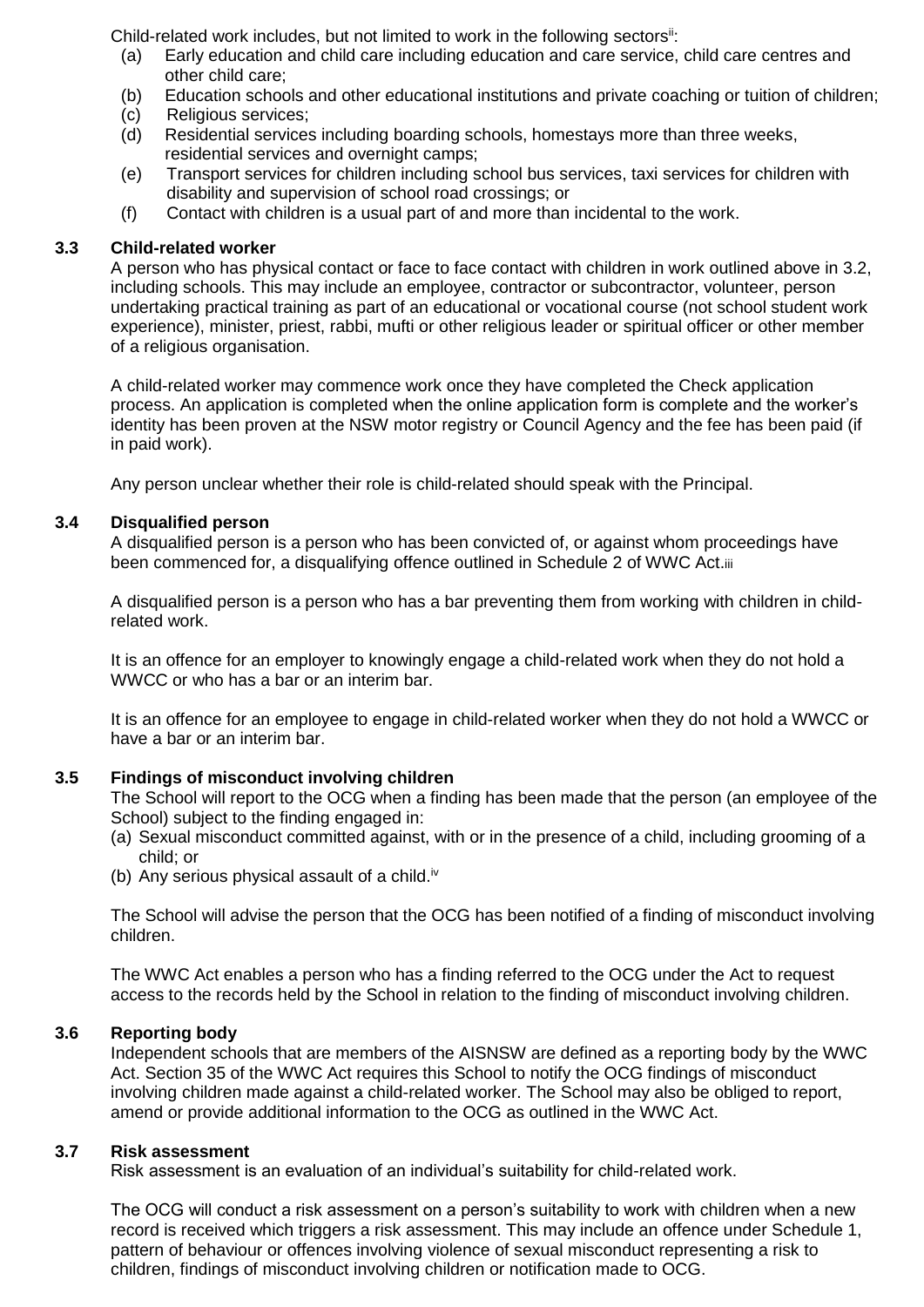## **3.8 WWCC Clearance**

A WWCC means authorisation under the WWC Act to engage in child-related work. An employee will be issued with a number which is to be provided to the School to verify the status of the employee's WWCC.

## **3.9 Failure to Obtain and Verify WWCC**

Financial penalties apply for failure by an employer to obtain and verify the details of a worker who is employed to work with children, or to keep a record of the details so obtained.

## 3.10 **Duty to Keep WWCC Information up to date**

Each person who holds a WWCC clearance, or who has applied for a clearance, is required to notify the Children's Guardian of any change in their personal details (including contact and employment details) within three (3) months of the change occurring. Financial penalties apply if a person who is guilty of an offence fails to comply with this requirement without reasonable excuse.

| <b>Responsible Officer</b>                                                     | <b>College Principal</b>                                                                                                                                                                                                                                                                                                                                                                                                                                                                                                                                                                                                                                                                                                                                                                                                                                                                                                                                                                                                                                                                                                                             |
|--------------------------------------------------------------------------------|------------------------------------------------------------------------------------------------------------------------------------------------------------------------------------------------------------------------------------------------------------------------------------------------------------------------------------------------------------------------------------------------------------------------------------------------------------------------------------------------------------------------------------------------------------------------------------------------------------------------------------------------------------------------------------------------------------------------------------------------------------------------------------------------------------------------------------------------------------------------------------------------------------------------------------------------------------------------------------------------------------------------------------------------------------------------------------------------------------------------------------------------------|
| <b>Date of Next Review</b>                                                     | December 2023                                                                                                                                                                                                                                                                                                                                                                                                                                                                                                                                                                                                                                                                                                                                                                                                                                                                                                                                                                                                                                                                                                                                        |
| <b>Related References,</b><br><b>Policies, Procedures and</b><br><b>Guides</b> | Departments:<br>NSW Family and Community Services www.community.nsw.gov.au<br>The Children's Guardian www.kidsguardian.nsw.gov.au<br>Department of Premier and Cabinet - Keep Them Safe<br>www.keepthemsafe.nsw.gov.au                                                                                                                                                                                                                                                                                                                                                                                                                                                                                                                                                                                                                                                                                                                                                                                                                                                                                                                               |
|                                                                                | Legislation:<br>NSW Children and Young Persons (Care and Protection) Act 1998<br>NSW Child Protection (Working with Children) Act 2012<br>NSW Child Protection Legislation Amendment Act 2015<br>NSW Crimes Act 1900<br>Working Together to Safeguard Children 2018                                                                                                                                                                                                                                                                                                                                                                                                                                                                                                                                                                                                                                                                                                                                                                                                                                                                                  |
|                                                                                |                                                                                                                                                                                                                                                                                                                                                                                                                                                                                                                                                                                                                                                                                                                                                                                                                                                                                                                                                                                                                                                                                                                                                      |
|                                                                                | <b>Policies and Procedures:</b><br>01.01.01-E - Child Protection Compliance Procedure<br>01.01.02-EREA - EREA Commitment Statement to Child Safety<br>01.01.04-EREA - Child Protection Flow Chart<br>01.02.04i-E - Handbook for Volunteers, Casuals & Visitors Handbook<br>01.03.00-E – CP Recommended Protocols for Internal Investigative and<br><b>Disciplinary Proceedings Policy</b><br>01.05.01-E - CP Employment Screening Procedure<br>01.06.00-E - Volunteers Policy<br>01.06.04b-E - Information Handbook for Volunteers, Casuals & Visitors<br>01.10.00-E - Child Safeguarding Policy<br>01.10.02a-E - Child Safeguarding Program<br>01.10.02c-E - Child Safe Code of Conduct<br>02.02.00-E - Pastoral Care of Students Policy<br>02.06.01-E - Privacy, Dignity & Confidentiality Procedure<br>02.13.00-E - Anti-bullying Policy<br>02.13.01-E - Anti-bullying Procedure<br>02.16.01-E - School Discipline Code Procedure<br>03.01.00-E - WHS Policy<br>03.02.01-E - Emergency Evacuation Procedure<br>03.05.01-E - Visitors and Tradespeople on Site Procedure<br>04.01.00-E - Excursions Policy<br>06.01.00-E - Staff Management Policy |
|                                                                                | 06.02.00-E - Communications, Technology and Mobile Phones Policy                                                                                                                                                                                                                                                                                                                                                                                                                                                                                                                                                                                                                                                                                                                                                                                                                                                                                                                                                                                                                                                                                     |
|                                                                                | 06.03.00-E - Professional Code of Conduct Policy                                                                                                                                                                                                                                                                                                                                                                                                                                                                                                                                                                                                                                                                                                                                                                                                                                                                                                                                                                                                                                                                                                     |
|                                                                                | <b>Internet Links:</b><br>NSW_interagency_guidelines<br>Interagency Make a child protection report factsheet<br>OCG factsheet - Identifying_reportable_allegations<br>OCG factsheet - Head_of_entity_responsibilties<br>OCG factsheet - Risk_management_following_allegation<br>OCG factsheet - Planning conducting investigation<br>OCG factsheet - Recognising_managing_conflicts_of_interest<br><b>OCG factsheet - Keeping_records</b>                                                                                                                                                                                                                                                                                                                                                                                                                                                                                                                                                                                                                                                                                                            |